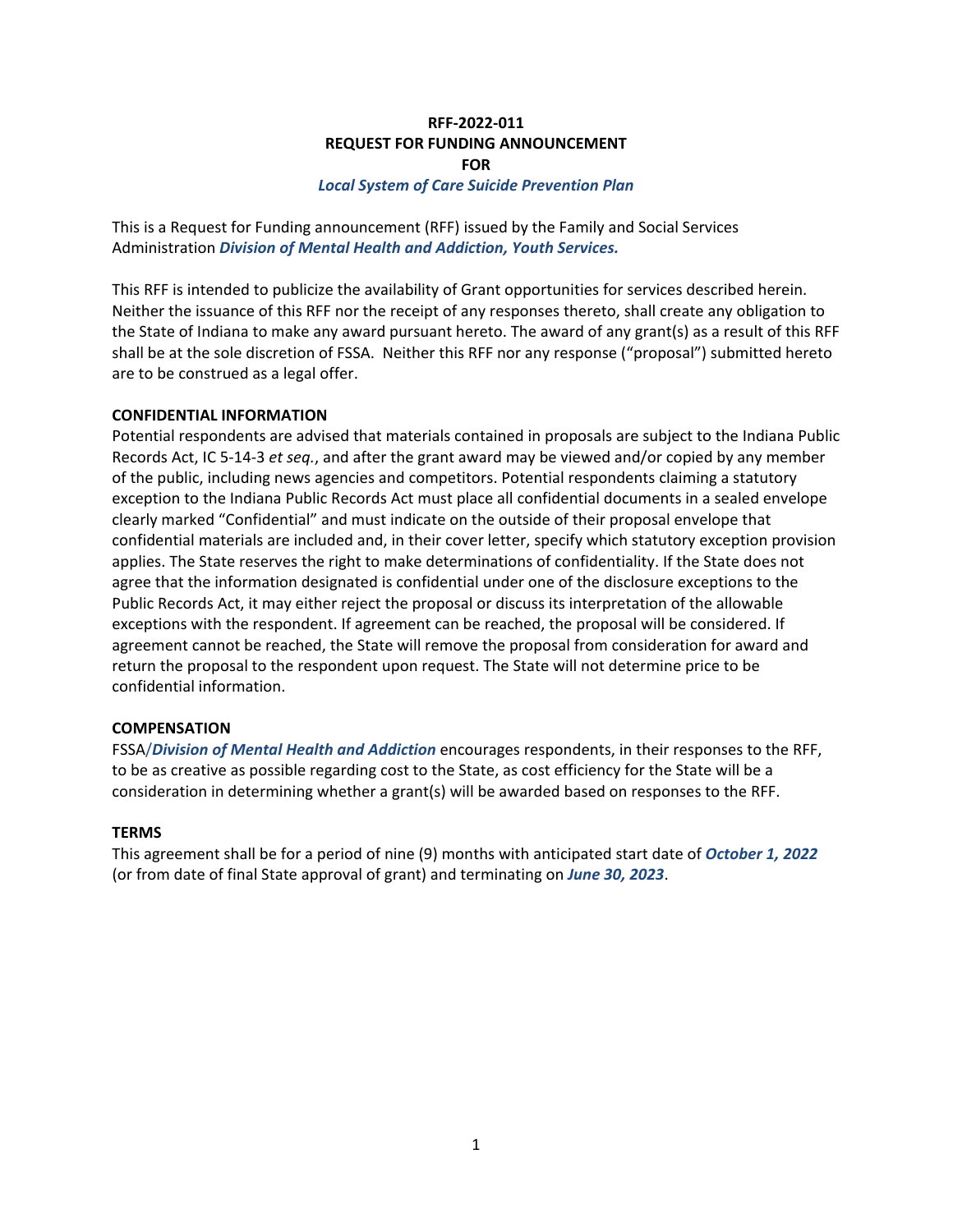### **PROPOSALS**

Respondents interested in providing these services to FSSA/*Division of Mental Health and Addiction* should submit an electronic proposal to:

# *Amber Becker* **Family and Social Services Administration** *Division of Mental Health and Addiction Bureau of Youth Services Division of Mental Health and Addiction 402 West Washington Street, Room W353* **Indianapolis, Indiana 46204**

**Email Address:** *[Amber.Becker@fssa.IN.gov](mailto:Amber.Becker@fssa.IN.gov)*

The submission must include:

- 1. A letter of application signed by the Director or agency board president identifying the amount of funds requested
- 2. Ensure all supporting documents are attached to the e-mail
- 3. Proposal
- 4. Budget
- 5. Organizational chart for overall agency with grant funded positions shown with dotted lines (Please indicate percentage of position to be funded by grant.)
- 6. Most recent audit report made in accordance with OMB circular A-133 if applicable.

Proposals must be received no later than **4:30 p.m. Eastern Time on** *July 1, 2022.* **Proposals received after 4:30 p.m. will not be considered.** Proposals must be delivered in electronic format with all appropriate forms and in the subject heading of the electronic mail should state:

> **RESPONSE TO REQUEST FOR FUNDING RFF-2022-011** *Local System of Care Suicide Prevention Plan*

No more than one proposal per respondent should be submitted. In the cover letter, please indicate the principal contact for the proposal along with a telephone and fax number. **All proposals must have an electronic mailing address included.** 

Any questions regarding this RFF must be submitted in electronic format to **Amber Becker** no later than **4:30 p.m. Eastern Standard Time on** *June 1, 2022***. Questions received after 4:30 p.m. may not be**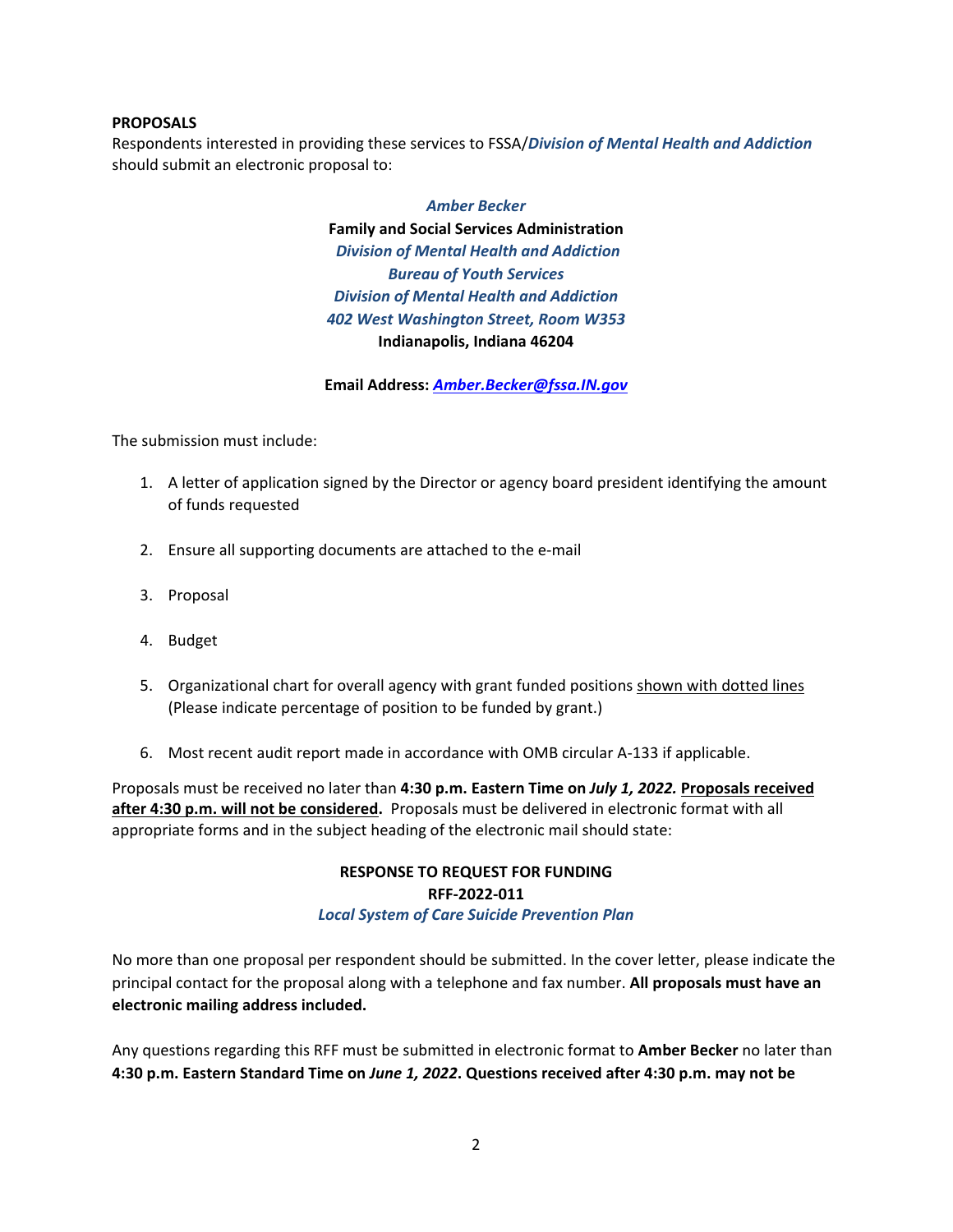**considered.** Please keep questions brief and of high priority. Please utilize the following subject heading for emails regarding questions:

# *Questions: Local System of Care Suicide Prevention Plan*

Responses to all questions will be listed on DMHA funding page and other notification systems.

**All inquiries are to be directed to** *Amber Becker* **and are not to be directed to any other staff member of FSSA. Such action may disqualify respondent from further consideration for a grant as a result of this RFF.**

# **PROJECT DESCRIPTION/SCOPE OF WORK**

Funds for this project have been secured through the Mental Health Block Grant and Coronavirus Response and Relief Supplemental Appropriations Act for the Family and Social Services Administration, through the Division of Mental Health and Addiction to increase access for youth with Serious Emotional Disturbance (SED). Funds will be divided between the awardees.

The purpose of this initiative is for Local Systems of Care (SOCs) to work collaboratively to develop a local plan for reducing suicide risk among youth. DMHA intends to fund functioning Local SOCs who meet the criteria as described below in the Selection Process and Criteria section of this RFF. Funds must be used to purchase and create materials/social media/media events and/or education and outreach activities. It is expected that the funds will be used/distributed in the community and not used for the funding of the position of Local SOC Coordinator. The planning of this initiative and distribution of materials must be completed with a cross-system team reflective of the Local SOC or by a subcommittee of the Local SOC.

Respondents must choose one or two of the following activities:

- $\div$  Develop and disseminate materials to increase public awareness of best practices and evidence-based treatments and approaches to address suicide risk among youth and ultimately to prevent suicide.
- ◆ If your region has a Local Outreach to Suicide Survivors (LOSS) Team, or is developing one, collaborate with them to create culturally competent marketing materials about LOSS teams and how many lives have been touched by suicide.
- $\div$  Develop strategies for reducing suicide risk among youth by addressing local quality of life issues and disseminating that information in your community, excluding the use or training of Question Persuade Refer (QPR).

Proposals must include a detailed plan including but not limited to the following:

- 1. Description of activity(s) chosen and breakdown of how funding will be utilized
- 2. Underserved or high-risk populations (e.g., rural areas, youth that identify as LGBTQ+, etc.) that will be targeted, if any, for the initiative.
- 3. Timeline, including goals/outcomes of activity(s)
- 4. Indication of cross-system involvement in the development of response to this RFF and how a cross-system team will be involved in the implementation of the activity(s)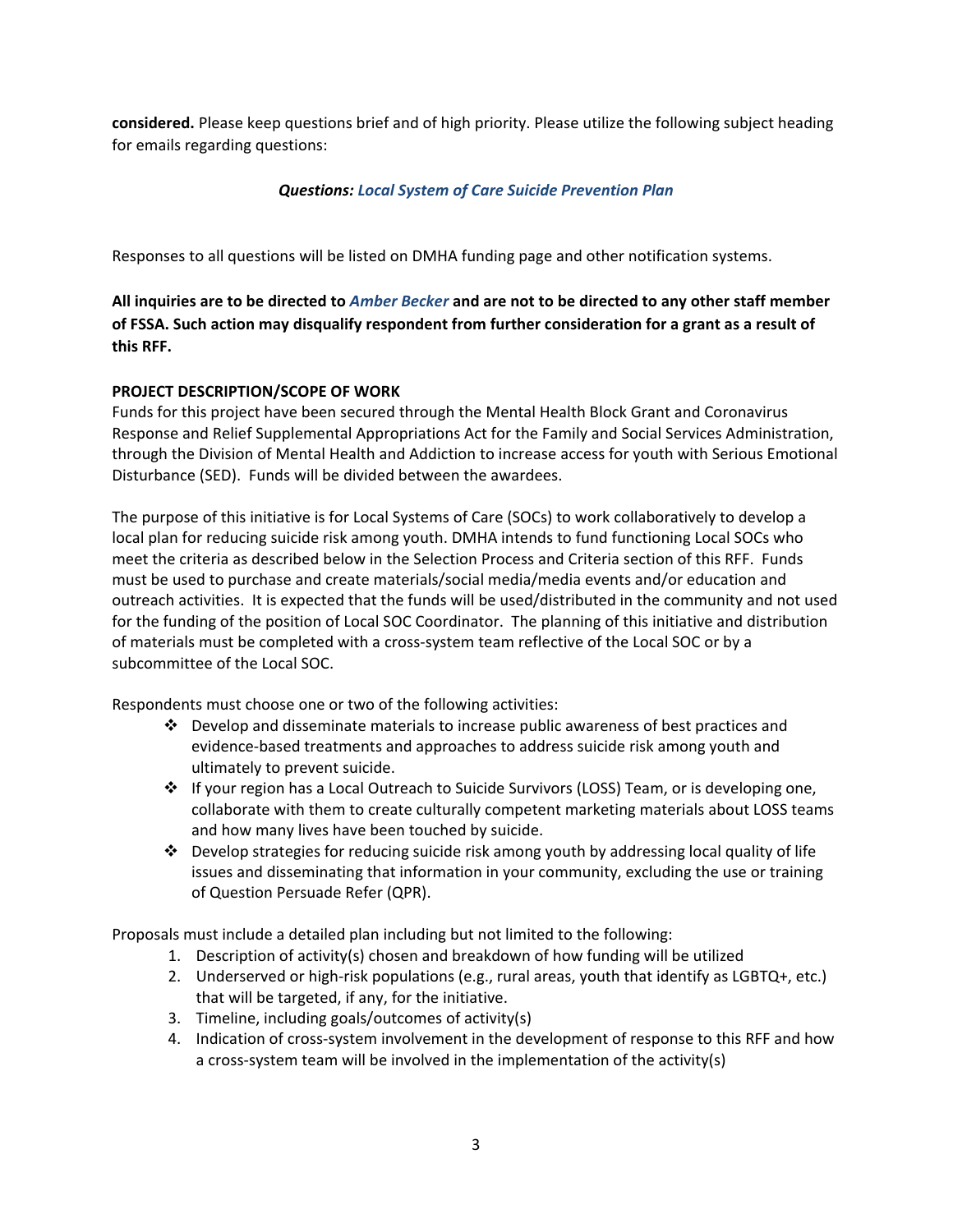## **The time frame is as follows:**

\*\**Subject to Change\*\**

| April 1, 2022   | RFF sent to potential applicants |
|-----------------|----------------------------------|
| June 1, 2022    | RFF questions due                |
| June 15, 2022   | Responses due back to applicants |
| July 1, 2022    | RFF proposals due to DMHA        |
| July 31, 2022   | Awardees notified                |
| October 1, 2022 | Grant effective date             |

## **GRANT**

Selected applicants will receive a nine-month grant (*October 1, 2022* to *June 30, 2023*).

### **FUNDING**

The maximum award for this funding opportunity is *six hundred thousand (\$600,000),* **which will be split between awardees, with a maximum of twenty thousand (\$20,000) per awardee.**

Potential respondents shall develop a budget appropriate to their organization's capabilities to deliver quality services. Submitted budget amount is subject to review by *Division of Mental Health and Addiction* and can be modified for those respondents selected to receive an award.

### **TARGET POPULATION**

Applicants must identify target populations as supported by data. The State desires to provide a variety of evidence-based universal, selective, and indicated prevention services.

The proposal must include a clear description of how the applicant will provide services to eligible participants who identify as members of groups that are traditionally underserved or high risk. The proposal must identify the social consequences and impact that health disparities (including but not limited to race, religion, ethnicity, nationality, gender, age, disability, sexual orientation, and socioeconomic status) have on the target community. The purpose of this section is to demonstrate an understanding of the need to address health disparities during services, the ways health disparities negatively impact quality of life for populations at risk, and the impact health disparities have on the community.

## **ELIGIBLE APPLICANTS**

- 1. Indiana Local System of Care through their fiscal agent (aka a nonprofit organization that is qualified as exempt from federal income taxation under  $501(c)(3)$  of the Internal Revenue Code) Applicants/Fiscal Agents must:
- 1. Be incorporated or registered in Indiana
- 2. Employ individual(s) who serve in the role of Local System of Care Coordinator
- 3. Partner with child-serving systems including but not limited to schools, churches, and other entities that provide support and/or services to children and families

#### **ALLOWABLE COSTS**

1. Indirect costs should not exceed 12% of the total cost of the allotted grant amount. Indirect costs are those which are necessary for the operation of the organization, but are not incurred specifically for any one project or program. Familiarity with the types of costs included in the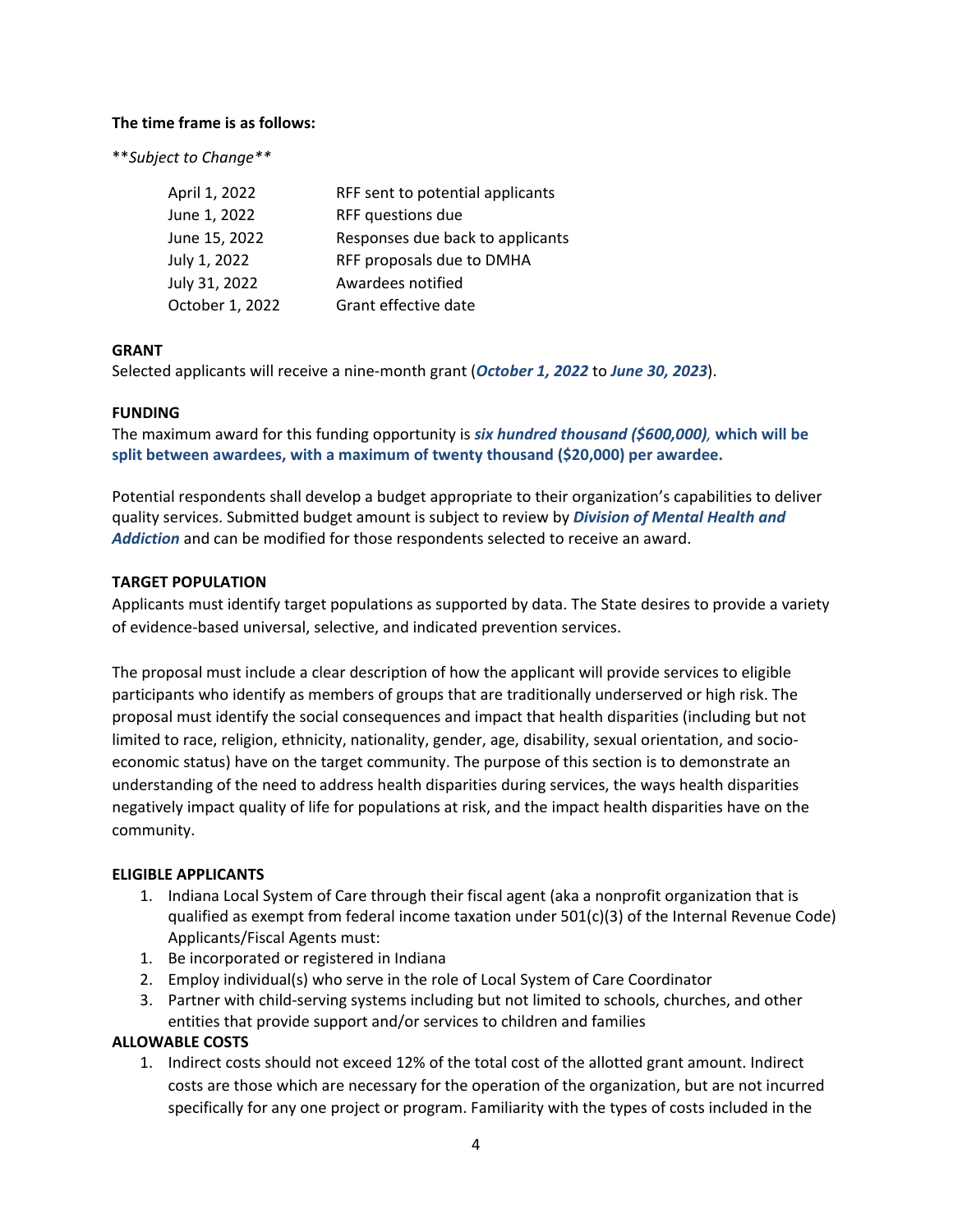indirect cost pool provides a basis for assuring that these costs are not being charged as direct costs.

# *Common examples of indirect costs are:*

- a. General management president, vice president, executive director, etc.
- b. General organizational expenses insurance, taxes, legal services, telephone expenses, etc.
- c. Administrative services personnel, administration, accounting, procurement, grant/contract administration, business office, etc.
- d. Operation and maintenance of facilities utilities, janitorial services, repairs, etc.
- e. Depreciation or use allowances on the buildings and equipment
- f. Fringe benefits applicable to administrative staff and fringe benefits applicable to project staff

## **SUPPLANTING**

Funds under this grant announcement must be used to supplement existing funds for program activities and must not replace those funds that have been appropriated for the same purpose. Funds cannot be used to supplant state, federal, or local funds. Each applicant must attest that the proposed activities are not supplanting current funding. The review committee may disqualify applicants who cannot adequately distinguish that they are not supplanting or blending funding streams.

## **SELECTION PROCESS AND CRITERIA**

Proposals must be in written format. Proposals will be reviewed and scored by a committee selected by the Division of Mental Health and Addiction or designee. The scores of each applicant will be averaged into a final score. Final selection of the grant awards, however, will be made by the Division Director or designee. The procedure for evaluating the proposals against the evaluation criteria will be as follows:

Specific categories and criteria are:

## 1. **Local System of Care Functionality** (45 points)

- a. Demonstration of a fully functioning Local System of Care by submission of
	- i. Minutes from the 3 most recent Local SOC meetings
	- ii. Attendance from 3 previous Local SOC meetings, including the name of participant, title, and agency or entity they represent
	- iii. Cross-system participation represented in the meeting minutes/attendance from at least four (4) different systems from this list: Family or youth member, mental health, child welfare, juvenile justice, education, health, community provider

# 2. **Memo of Understanding** (10 points)

a. Memo of Understanding (MOU) agreeing to this local suicide prevention initiative signed by at least four (4) different systems, who are represented on your local System of Care (i.e., family or youth member, mental health, child welfare, juvenile justice, health, education, community provider)

## 3. **Plan of Operation** (25 points)

a. Description of the activity(s) to be implemented, including a general timeframe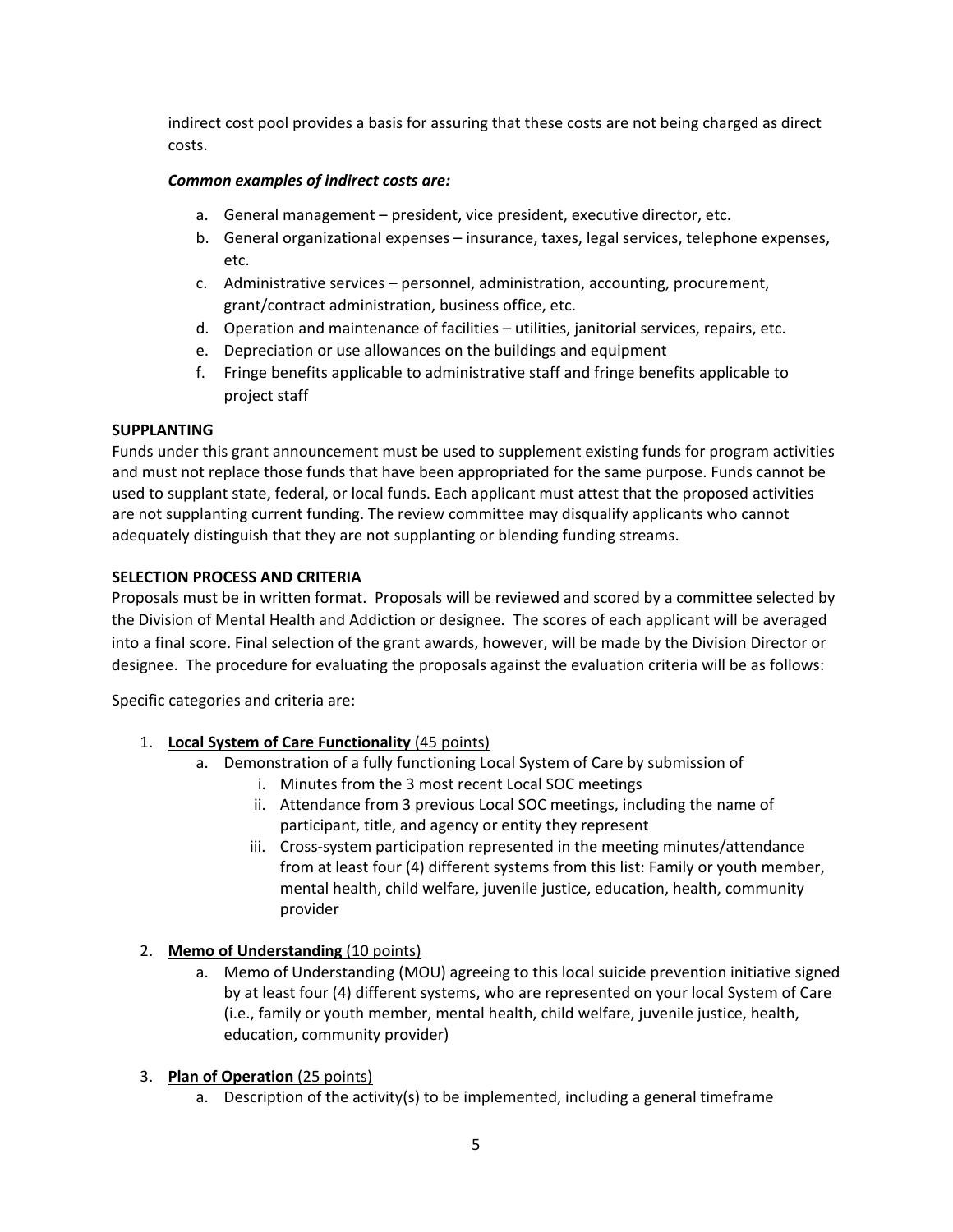- b. Proposed budget for initiative
- c. Description of the collaborative group who will implement this initiative

### 4. **Budget and Cost Effectiveness** (10 points)

- a. Budget is adequate to support the project
- b. Costs are reasonable in relation to the objectives of the project

### 5. **Sustainability of the Program** (10 points)

- a. Likelihood that the service program will be sustained after the completion of the grant assistance
- b. Extent to which to the applicant intends to continue to operate the service program through cooperative agreements and other formal arrangements.

Proposals will be evaluated based upon the proven ability of the respondent to satisfy the requirements of the proposal in a cost-effective manner.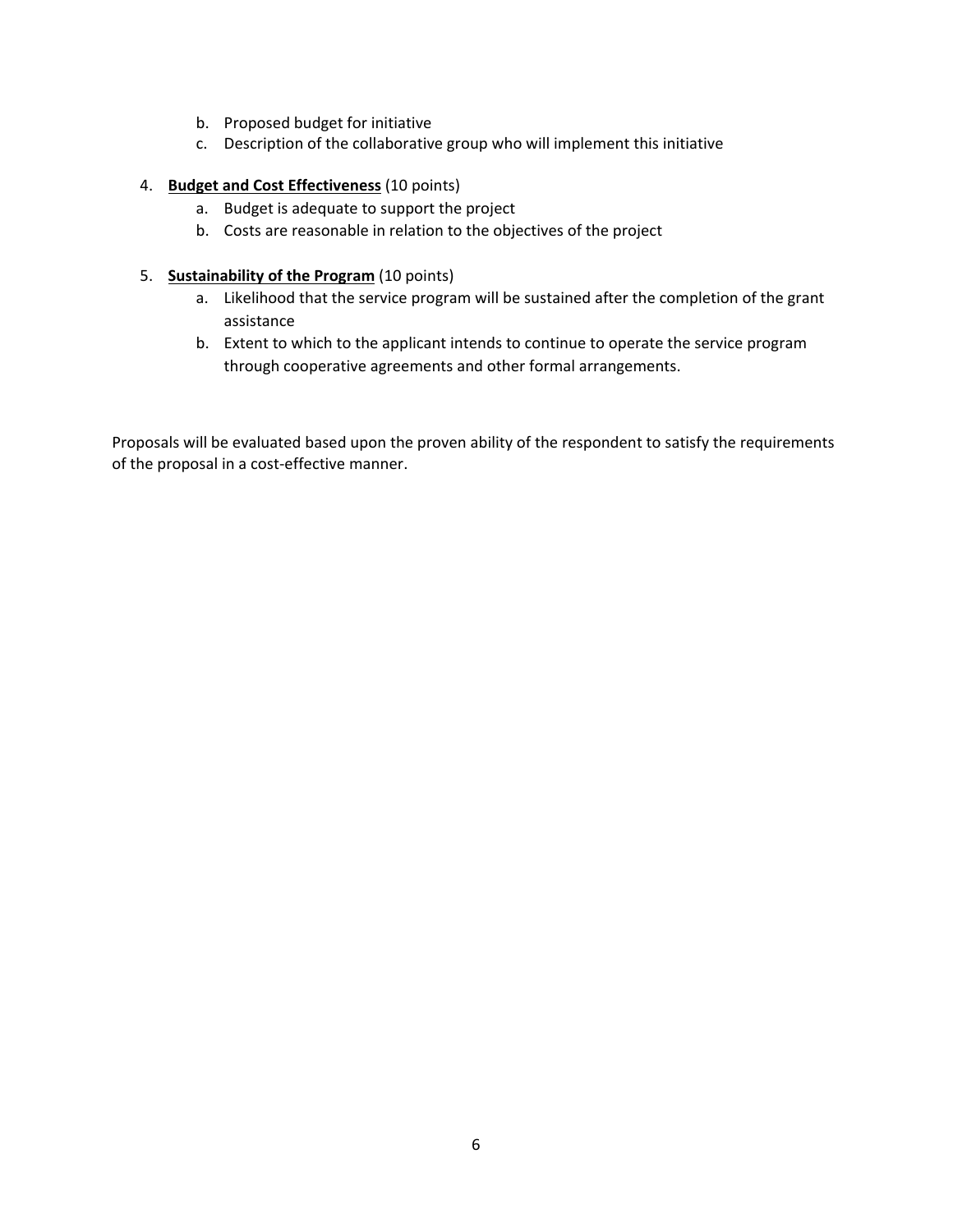# **Attachment A Form of Proposal**

- 1. Local System of Care Functionality
- 2. Memo of Understanding
- 3. Plan of Operation
- 4. Budget and Cost Effectiveness
- 5. Sustainability of the Program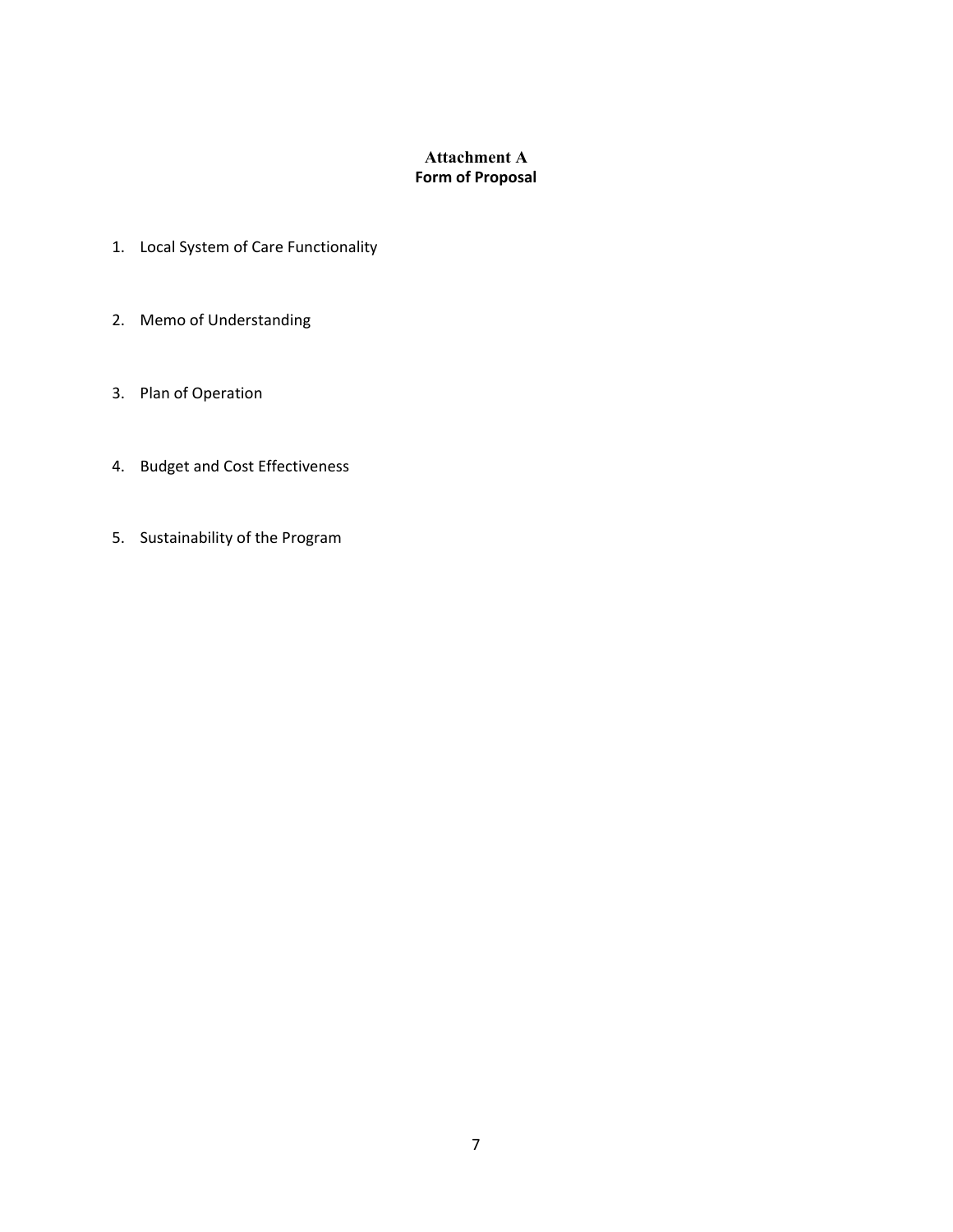## **ATTACHMENT B**

# **RESPONDENT INFORMATION**

| <b>LEGAL NAME:</b><br>1)                             |
|------------------------------------------------------|
| 2) Doing Business As (if different than legal name): |
| 3) ADDRESS:                                          |
|                                                      |
| County:                                              |
| 4) ELECTRONIC MAIL ADDRESS:                          |
| 5) TELEPHONE:                                        |
| 6) DIRECTOR NAME/TITLE:                              |
| 7) CONTACT PERSON:                                   |
| 8) COUNTIES TO SERVED:                               |
| 9) TAXPAYER IDENTIFICATION NUMBER <sup>1</sup> :     |
| 10) DUNS Number:                                     |
| 11) Congressional District:                          |

# RESPONDENT FACILITY INFORMATION

# 1) Type of Facility:

Private – Non-Profit ( ) Other ()

2) ATTACH Proof of Non-Profit Status - 501(c)(3) CERTIFICATE

SIGNATURE OF AUTHORIZED REPRESENTATIVE:

<span id="page-7-0"></span><sup>&</sup>lt;sup>1</sup> Employer I.D. number or Social Security number, as appropriate, whichever is used for Federal Income Tax purposes.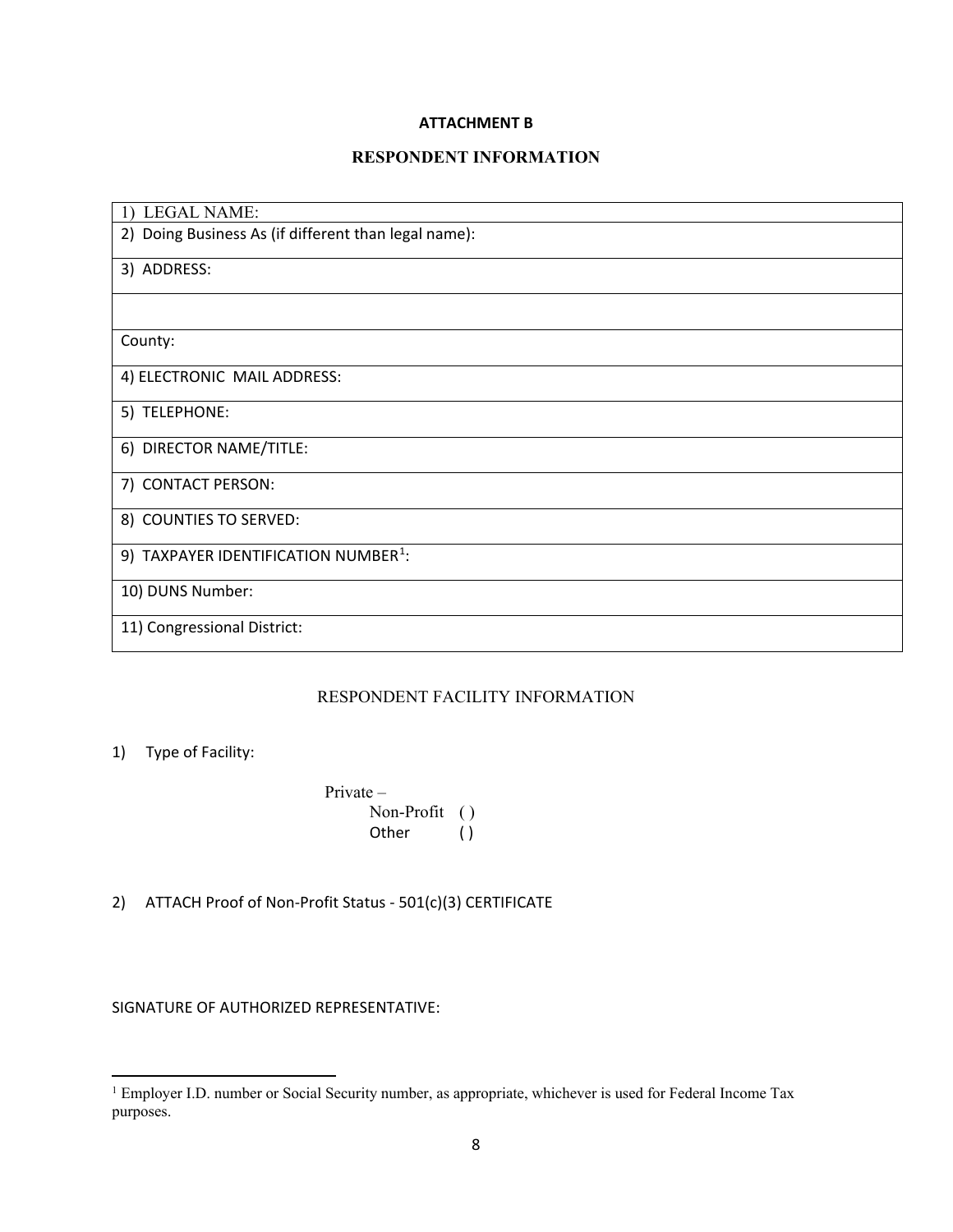To the best of my knowledge and belief, the information in this proposal has been duly authorized by the governing body of the applicant.

| SIGNATURE:          |  |  |
|---------------------|--|--|
|                     |  |  |
| NAME/TITLE: (Typed) |  |  |
|                     |  |  |
|                     |  |  |
| DATE SIGNED:        |  |  |
|                     |  |  |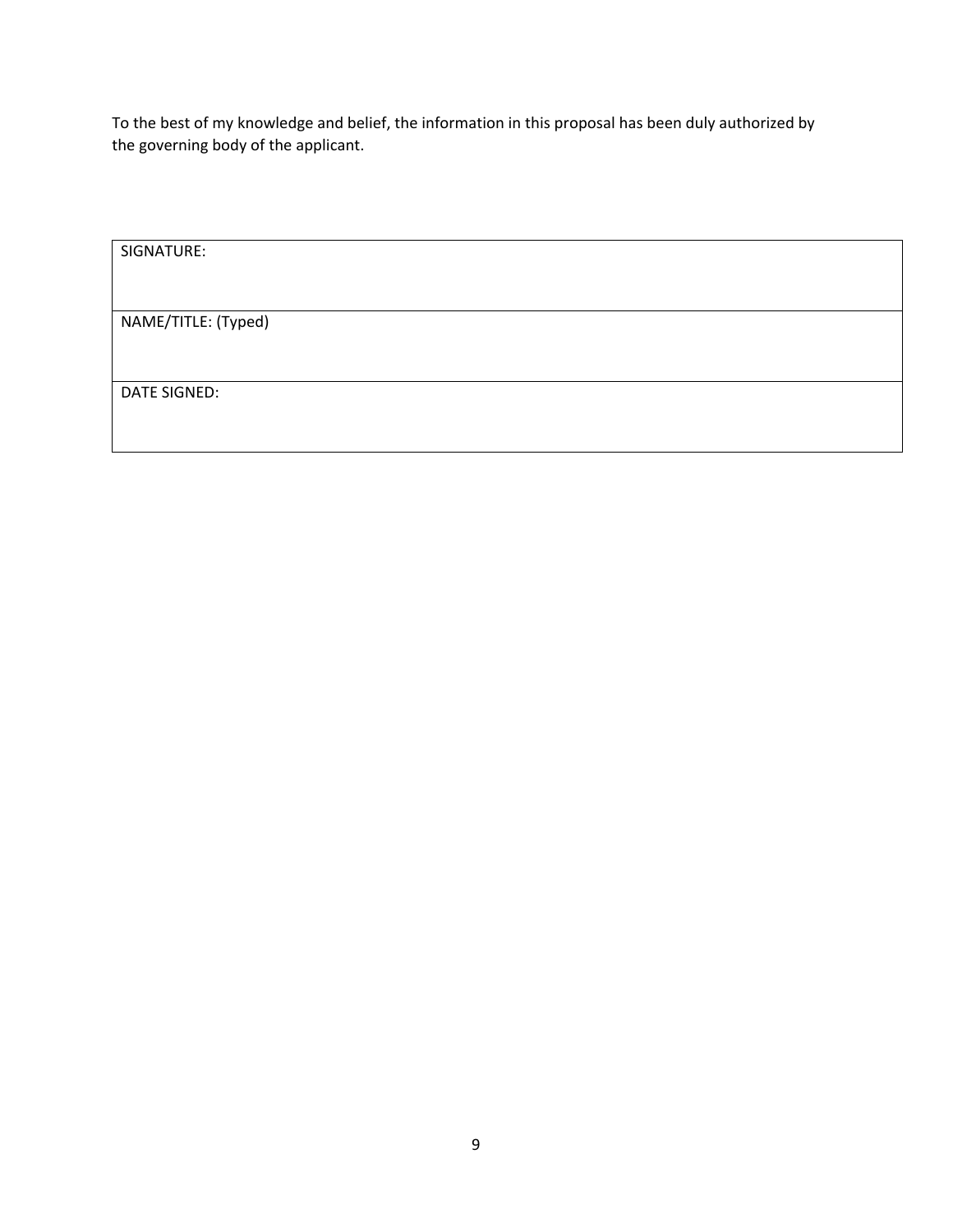# **ATTACHMENT C**

## **Budget Summary**

Respondent Name: \_\_\_\_\_\_\_\_\_\_\_\_\_\_\_\_\_\_\_\_\_\_\_\_\_\_\_\_\_\_\_\_\_\_\_\_\_\_

# **Twelve Month Figures (100%)**

|                                            | <b>AMOUNT REQUESTED</b>           |
|--------------------------------------------|-----------------------------------|
| Personnel                                  |                                   |
| <b>Staff Salaries</b><br>1)                |                                   |
| <b>Staff Fringes</b><br>2)                 |                                   |
| <b>Non-Personnel</b>                       |                                   |
| <b>Staff Travel</b><br>3)                  |                                   |
| <b>Staff Training</b><br>4)                |                                   |
| 5)<br>Equipment                            |                                   |
| Participant Travel<br>6)                   |                                   |
| Other<br>7)                                |                                   |
|                                            | ********************************* |
| Total Project Costs (100%) (1+2+3+4+5+6+7) |                                   |

State will provide reimbursement for 100% of cost.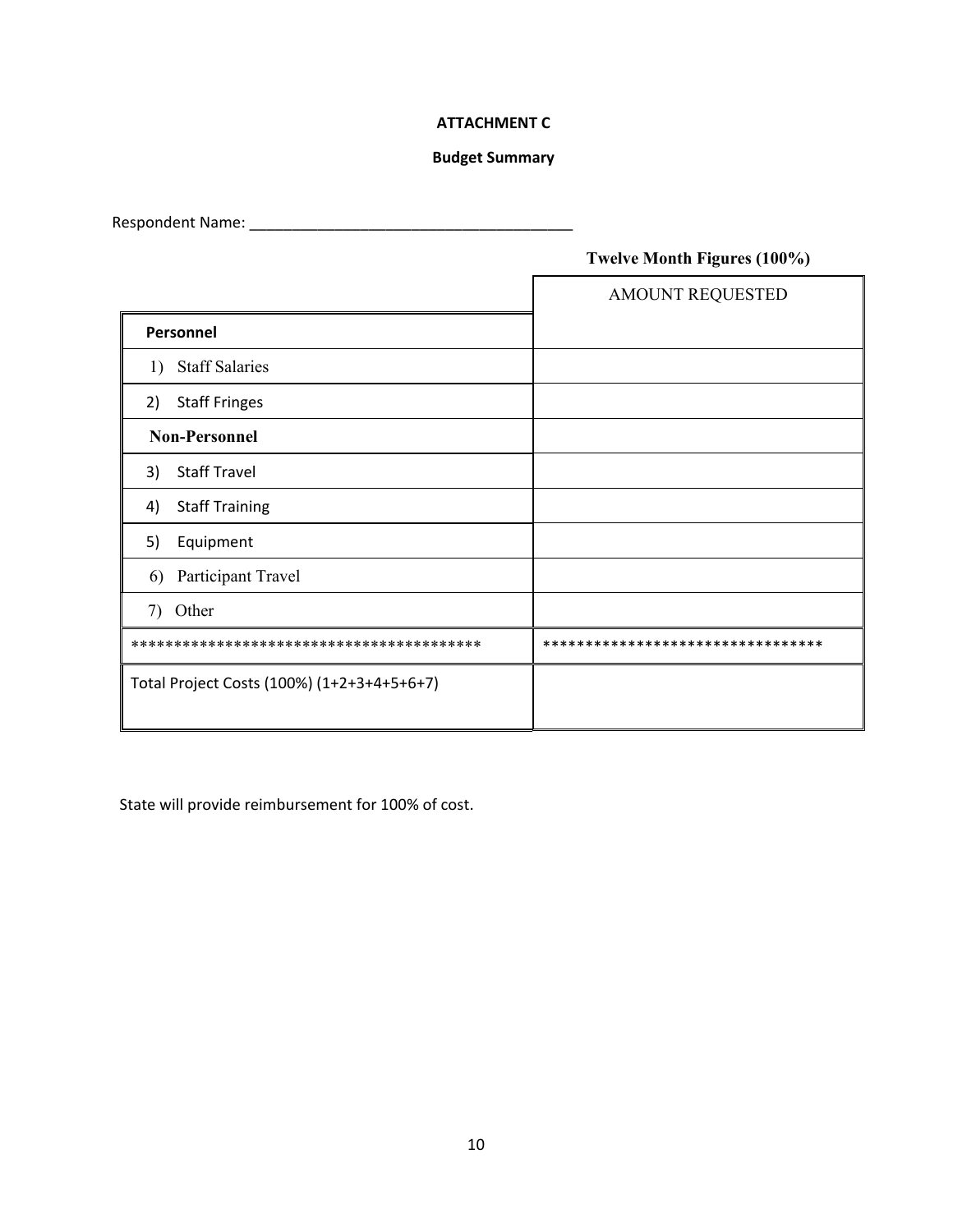# **Personnel Budget Staffing Detail Sheet**

Respondent Name: \_\_\_\_\_\_\_\_\_\_\_\_\_\_\_\_\_\_\_\_\_\_\_\_\_\_\_\_\_\_\_\_\_\_\_\_\_\_

| Staff Position * | (100%) | (100%)          | % of    | Total          | Total           |
|------------------|--------|-----------------|---------|----------------|-----------------|
|                  |        | Fringe          | Time on | Amount of      | Amount of       |
|                  | Salary | <b>Benefits</b> | Project | Salary         | <b>Benefits</b> |
|                  | (a)    | $(b)$ **        | (c)     | Requested      | Requested       |
|                  |        |                 |         | $(a \times c)$ | $(b \times c)$  |
|                  |        |                 |         |                |                 |
|                  |        |                 |         |                |                 |
|                  |        |                 |         |                |                 |
|                  |        |                 |         |                |                 |
|                  |        |                 |         |                |                 |
|                  |        |                 |         |                |                 |
|                  |        |                 |         |                |                 |
|                  |        |                 |         |                |                 |
|                  |        |                 |         |                |                 |
|                  |        |                 |         |                |                 |
| <b>TOTAL</b>     |        |                 |         |                |                 |

## **Salary and fringes are to be shown as 12 month figures**

- \* Include Job Description for each staff position
	- SALARIES: Show title, salary, and time commitment for all staff positions under this project. Staff positions must be new positions. If existing staff are hired for these positions, their previous positions must be filled by a new staff position.
	- \*\* Include detail of Fringe Benefit amounts

FRINGE BENEFITS: Include contributions for Social Security, employee insurance, pension plans etc.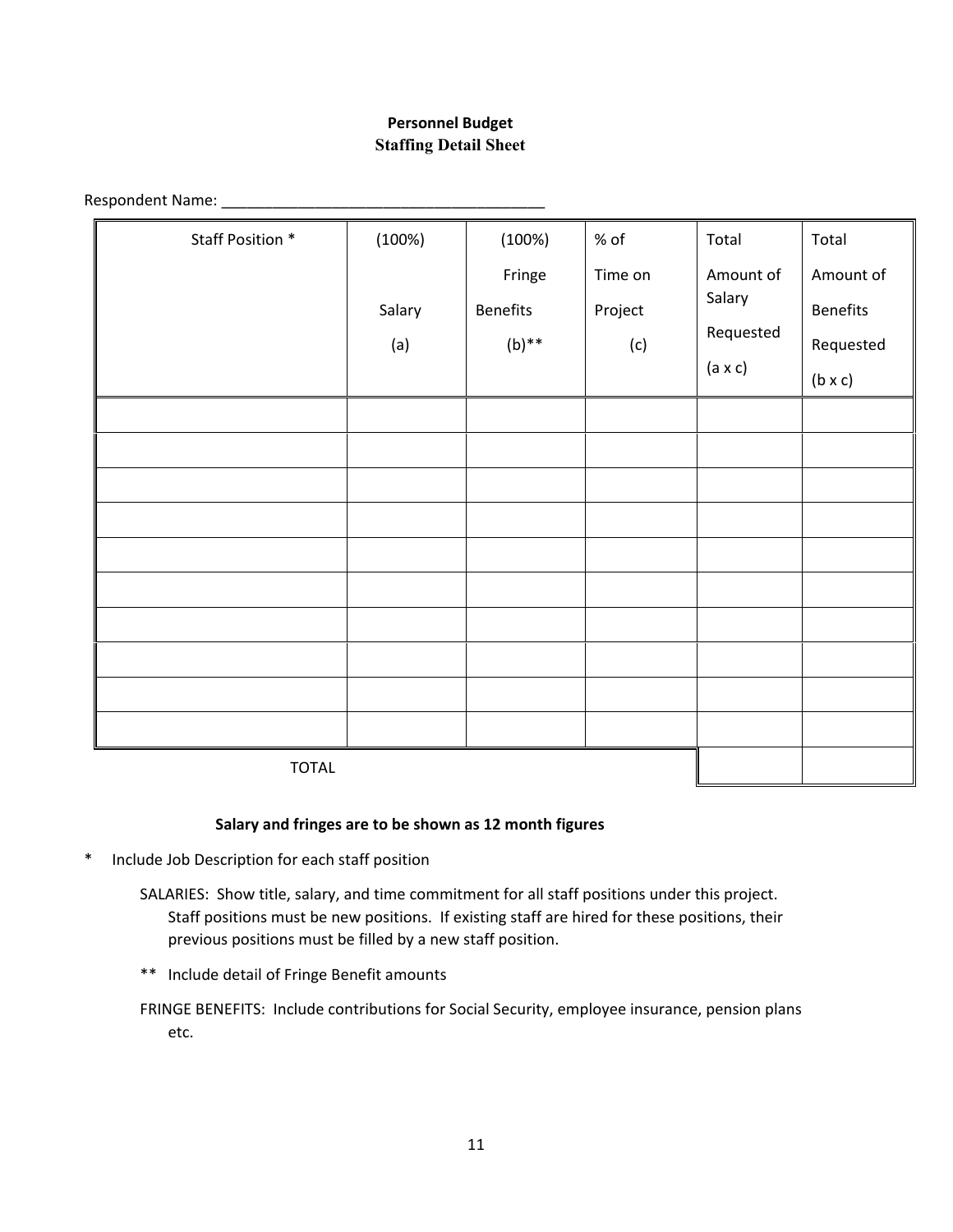# **Non-Personnel Budget Travel Detail Sheet**

Respondent Name: \_\_\_\_\_\_\_\_\_\_\_\_\_\_\_\_\_\_\_\_\_\_\_\_\_\_\_\_\_\_\_\_\_\_\_\_\_\_\_

| Item Description | Estimated Cost (100%) |
|------------------|-----------------------|
|                  |                       |
|                  |                       |
|                  |                       |
|                  |                       |
|                  |                       |
|                  |                       |
|                  |                       |
|                  |                       |
|                  |                       |
|                  |                       |
|                  |                       |
|                  |                       |
|                  |                       |
|                  |                       |
|                  |                       |
| Total            |                       |

\* TRAVEL includes travel related to grant staff travel for client services and can include travel, per diem, and overnight accommodations.

Reimbursement for travel cannot exceed the allowable state reimbursement rates for travel, per diem and overnight accommodations.

Travel related to staff training must be included under Training.

NOTE: Use additional sheets as needed. (Number each additional page.)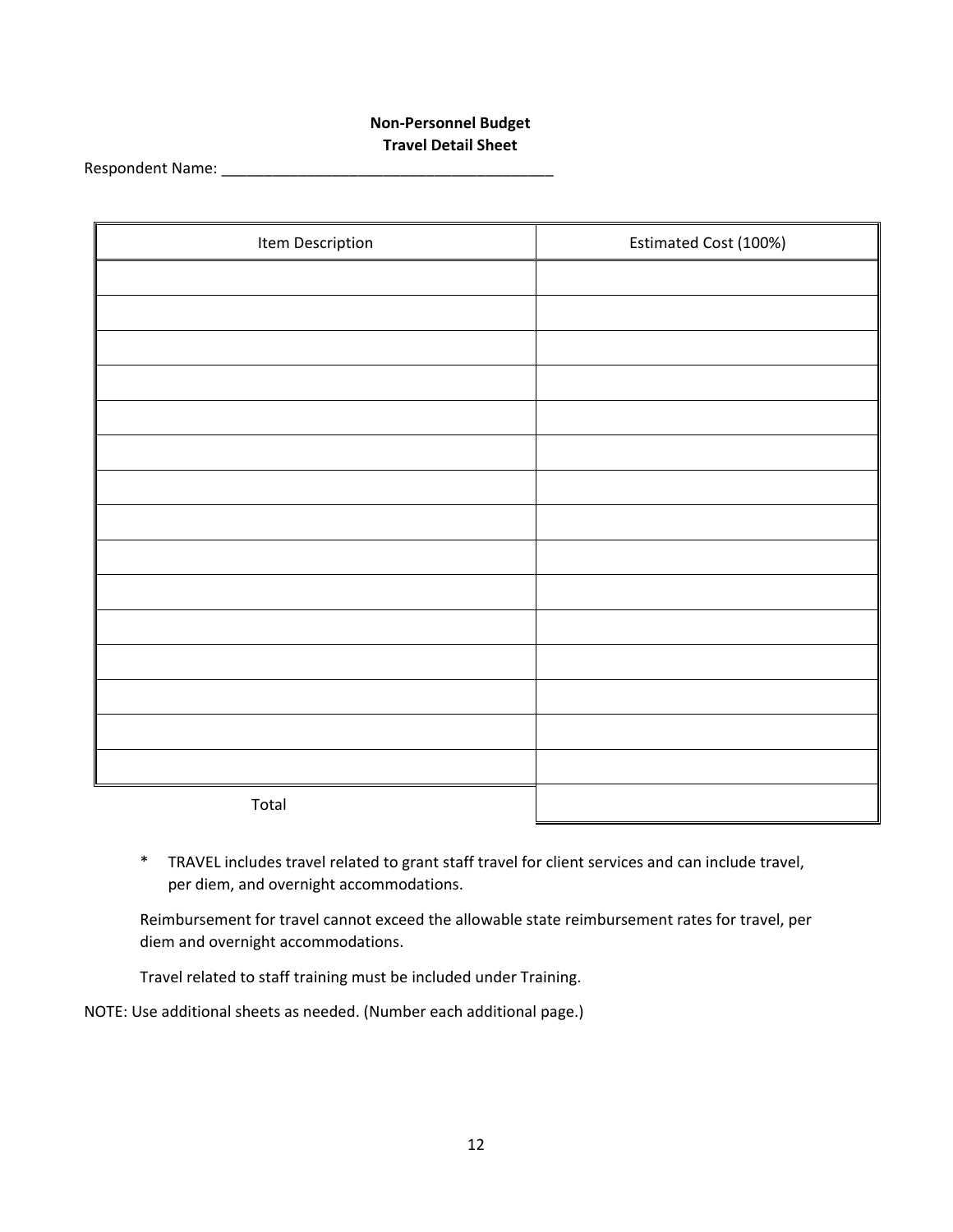# **Non-Personnel Budget Training Detail Sheet**

Respondent name: \_\_\_\_\_\_\_\_\_\_\_\_\_\_\_\_\_\_\_\_\_\_\_\_\_\_\_\_\_\_\_\_\_\_

| Item Description | Estimated Cost (100%) |
|------------------|-----------------------|
|                  |                       |
|                  |                       |
|                  |                       |
|                  |                       |
|                  |                       |
|                  |                       |
|                  |                       |
|                  |                       |
|                  |                       |
|                  |                       |
|                  |                       |
|                  |                       |
|                  |                       |
|                  |                       |
|                  |                       |
| Total            |                       |

NOTE: Use additional sheets as needed. (Number each additional page.)

Identify each training activity and persons involved. Reimbursement for travel, per diem and overnight accommodations cannot exceed the allowable state reimbursement rate (see enclosed). Food and drink expenses are not an allowable cost unless they can be covered under per diem.

For consultant expenses, give the total number of consultants that will work on the project and their costs (fees, per diem, and travel). Provide the basis for the determination of the rate identified for consultant costs for which Federal funds are requested. The justification should demonstrate how the consultant costs are reasonable, customary, and consistent with the established institutional/organizational/agency policy governing consultant costs.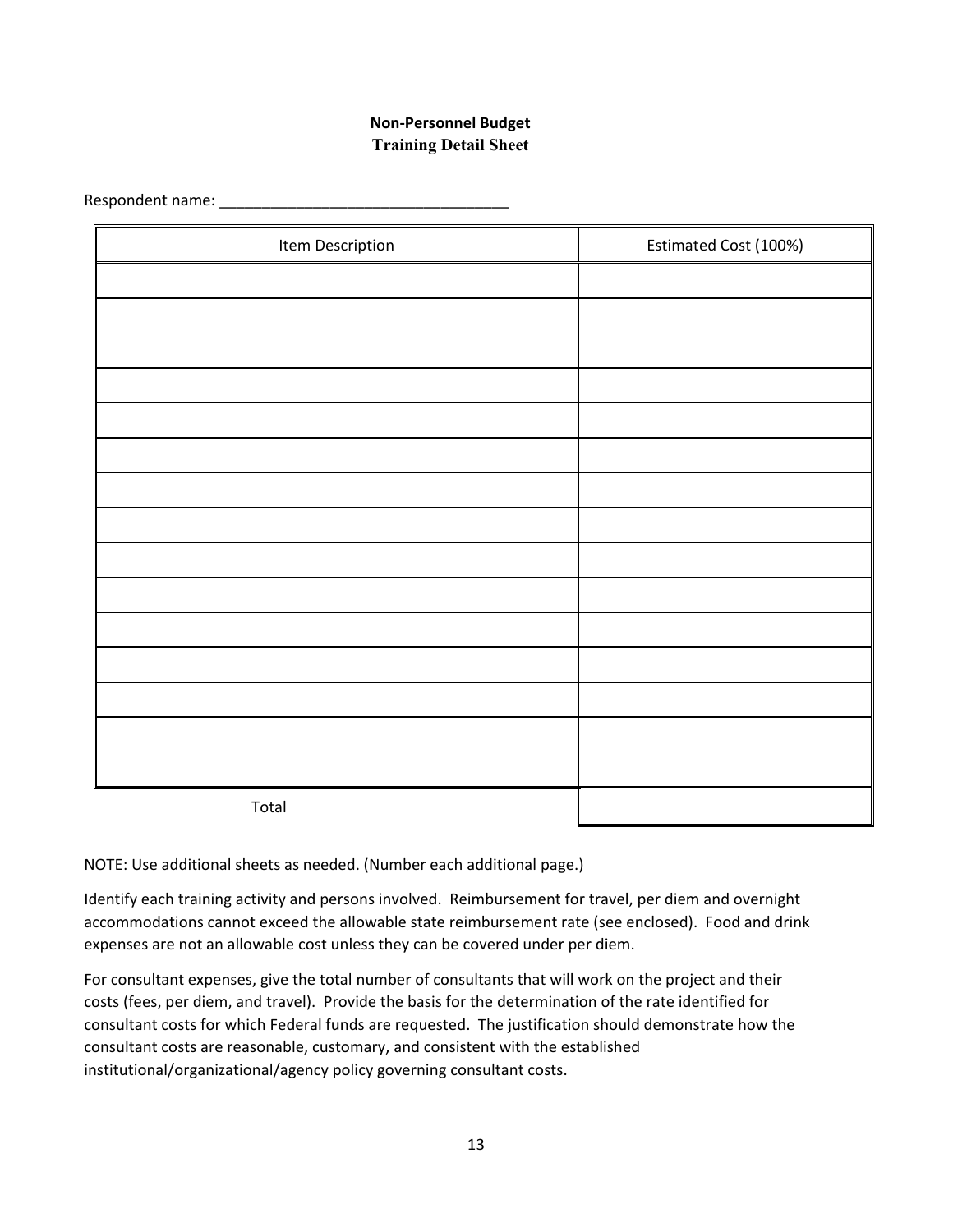# **Non-Personnel Budget Equipment Detail Sheet**

Respondent name: \_\_\_\_\_\_\_\_\_\_\_\_\_\_\_\_\_\_\_\_\_\_\_\_\_\_\_\_\_\_\_\_\_\_\_\_\_\_\_\_

|                  |                 | Estimate<br>(100%) | Total<br>(100%) | % Assigned to<br>Project | <b>Total Funds</b><br>Requested |
|------------------|-----------------|--------------------|-----------------|--------------------------|---------------------------------|
| Item Description | Quantity<br>(a) | Cost Per           | Cost            |                          |                                 |
|                  |                 | Item               | $(a \times b)$  |                          |                                 |
|                  |                 | (b)                |                 |                          |                                 |
|                  |                 |                    |                 |                          |                                 |
|                  |                 |                    |                 |                          |                                 |
|                  |                 |                    |                 |                          |                                 |
|                  |                 |                    |                 |                          |                                 |
|                  |                 |                    |                 |                          |                                 |
|                  |                 |                    |                 |                          |                                 |
|                  |                 |                    |                 |                          |                                 |
|                  |                 |                    |                 |                          |                                 |
|                  |                 |                    |                 |                          |                                 |
|                  |                 |                    |                 |                          |                                 |
| <b>TOTAL</b>     |                 |                    |                 |                          |                                 |

List non-expendable personal property that has an acquisition of \$50.00 or more.

NOTE: Use additional sheets as needed. (Number each additional page.)

NARRATIVE JUSTIFICATION FOR EQUIPMENT:

Submit detailed justification for each equipment item and how it will be used to achieve objectives of the project.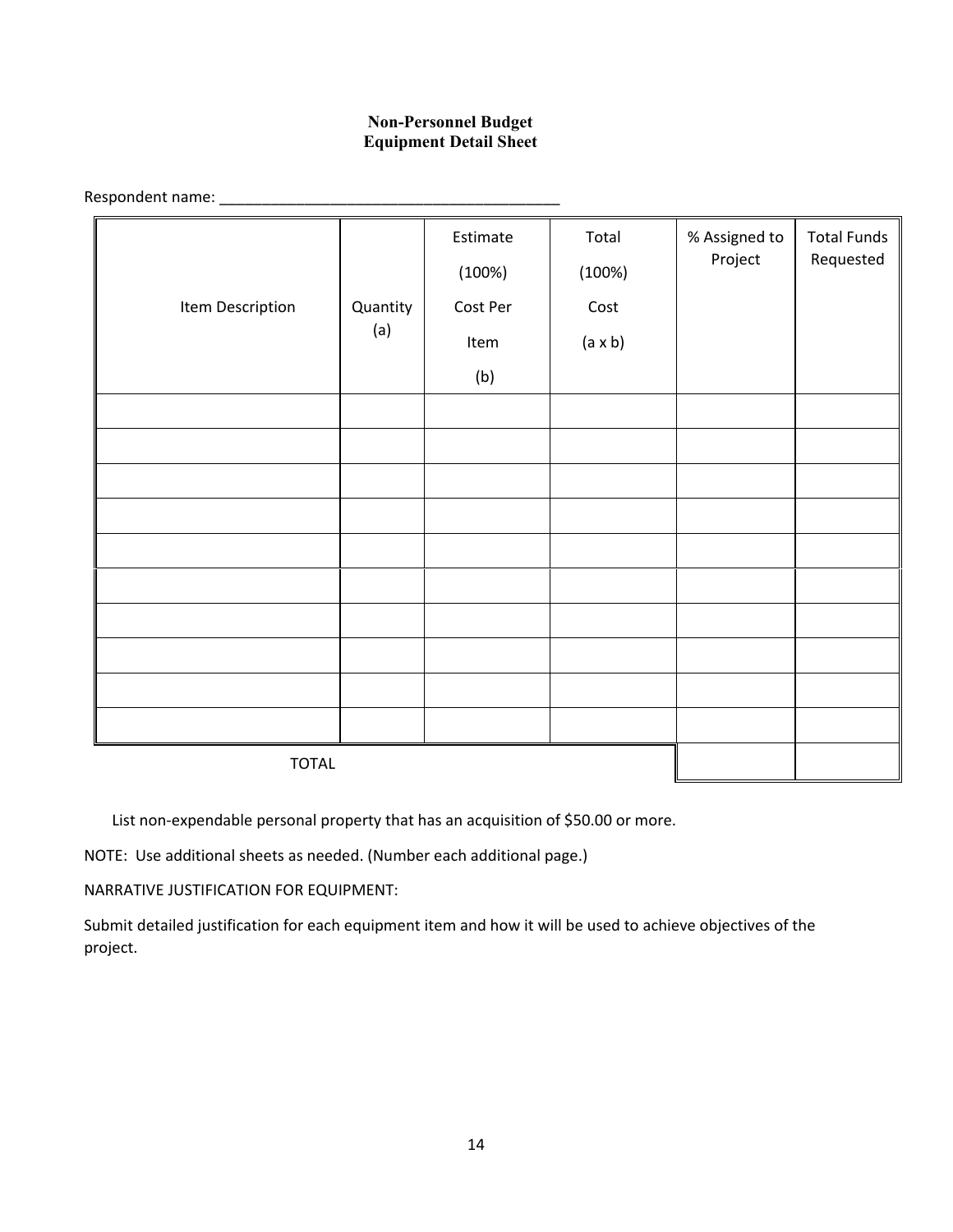# **Non-Personnel Budget**

# **Participant Travel**

Respondent Name: \_\_\_\_\_\_\_\_\_\_\_\_\_\_\_\_\_\_\_\_\_\_\_\_\_\_\_\_\_\_\_\_\_\_\_\_\_\_\_\_\_\_

| Item Description | Estimated Cost (100%) |
|------------------|-----------------------|
|                  |                       |
|                  |                       |
|                  |                       |
|                  |                       |
|                  |                       |
|                  |                       |
|                  |                       |
|                  |                       |
|                  |                       |
|                  |                       |
|                  |                       |
|                  |                       |
|                  |                       |
|                  |                       |
|                  |                       |
| Total            |                       |